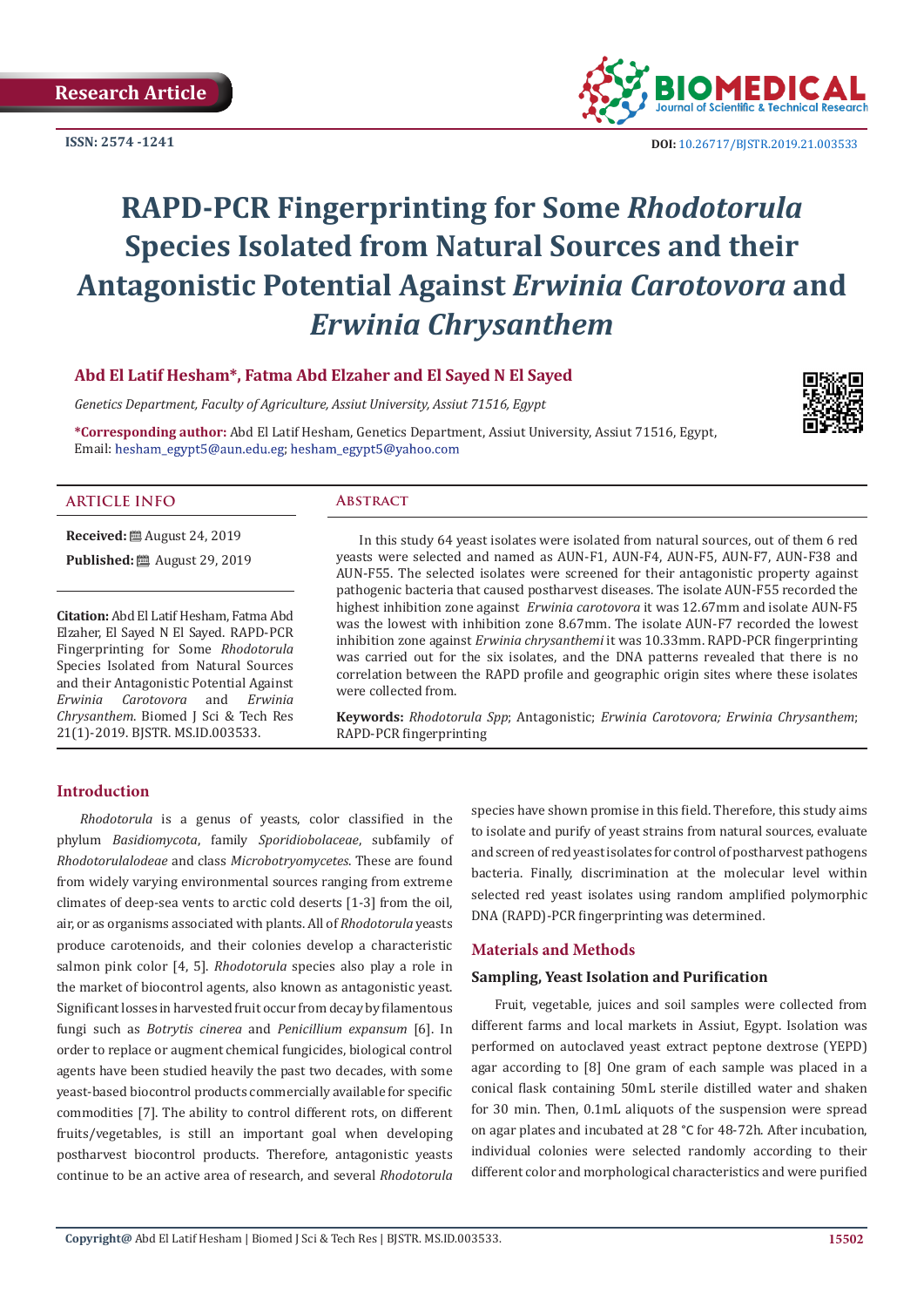by single colony isolation after triple restreaking on the same medium. Finally, each pure culture was preserved in slants of the medium at 4 °C for further use [9].

#### **Pathogenic Bacteria**

Pathogenic bacteria were brought from the Department of Plant Pathology, Faculty of Agriculture, Assiut University, Egypt.

#### **Antimicrobial Activity Assay**

YPDA medium solidified with 1.0% agar was used for the agar diffusion assay. The medium pH was adjusted to 5.0 or 6.0. After autoclaving at 121 1C for15 min, the medium was cooled to 40 1C in a water bath. One of each bacteria was cultivated into 15ml YPDA medium and was incubated at 28 °C for 24h, then, they were swept separately onto YPDA plates using sterile swabs. From the previously prepared yeast agar plates, few yeast colonies were carefully picked up using platinum loop and spotted at the pathogen-inoculated plates. The plates were incubated at 27 C for 48-72 h and the width of the inhibition zones was measured. Sterile water spotted in the plates with the pathogen was used as control.

#### **RAPD-PCR Fingerprinting**

#### **Isolation of Genomic DNA from Yeast**

The extraction of total yeast genomic DNA was performed according to the procedures described by Hesham [10].

# **Polymerase Chain Reaction (PCR) Amplification for RAPD**

To study the genetic differences and relationships among six yeast isolates, five RAPD-PCR primers OPA-2, OPA-3, OPA-9, OPA-11 and OPA-15 were used [11]. PCR was performed in a final volume of 25μl containing GoTaq (Promega, Madison, WI, USA) green master mix, 1μl DNA sample and 2.0μl primer. The amplification reactions were carried out in a thermocycler under the following conditions for RAPD-PCR: initial denaturation at 94 ºC for 5 min, followed by 45 cycles of 92 ºC for 1 min, 36 ºC for 1 min, 72 ºC for 2 min, and a final extension at 72  $\degree$ C for 10 min and subsequently cooled to 4 ºC. Five μl of the amplified products were then analyzed using 1.5% 0.5×TBE agarose gel electrophoresis. The gel was stained with ethidium bromide 0.01%, visualized under UV light and photographed. The molecular sizes of DNA fragments were obtained with comparison with a 100-bp molecular marker.

#### **RAPD Analysis**

All the fragments generated by RAPD-PCR using the primers were considered and analyzed separately for determining the band types. The size of each band was determined using Kodak Digital Science 1D (KSD1D 2.0, Rochester, USA) software and the presences (1) or absences (0) of a band were recorded to generate a binary table. The data tables were export into the NTSYS-pc software [12] for analysis. The normalized RAPD patterns were further analyzed using Gel compare II version 2.5 (Applied Maths, St Martens-Latem, Belgium).

The levels of similarity in the RAPD was calculated using Pearson's correlation coefficient. Cluster analysis was performed using the unweighted pair group method with arithmetic mean (UPGMA) method. The relationships between the pattern profiles are displayed as dendrograms and expressed as percentage similarity. The numerical discriminatory index (D) which is a measure of the discriminatory ability of the typing methods was calculated according to [13].

#### **Statistical Analysis**

Each treatment was carried out 3 replications. The experiment designed with randomized complete design. All the data were subjected to Analysis of Variance (ANOVA) using Cost at package version 6.311. The means were compared according to Duncan's multiple range tests at  $P \le 0.05$  [14].

#### **Result**

### **Yeast Isolation and Characterization**

In this study 64 yeast strains were isolated from different natural sources in the Assiut region, Egypt, and purified by single colony isolation after triple re-streaking on YEPD agar plates, out of them 6 red yeast. Colony surface (smooth), margin (undulating), elevation (convex), and color (red) of the yeast isolates were recorded.

#### **Antimicrobial Activity Test**

All yeast isolates were screened by agar diffusion assay for their antagonistic property against *E-rwinia carotovora* and Erwinia chrysanthemi. 36 out of the 64 isolates (56. 25 %) Inhibited *E. chrysanthemi* growth and 25 out of the 64 isolates (39.06%) Inhibited the growth of *E. carotovora* (Figures 1-2) all genera identified induced a clear inhibition zone, which indicated that these yeast isolates exhibited antagonistic activity. Out of them 13 have higher IZ values. Six of 13 yeast isolates were *Rhodotorula ssp* (Table1). The others failed to induce antisporulant activity on bacteria.

**Table 1:** The inhibition zone of Rhodotorula ssp. IZ indicates the inhibition zones between the yeasts and the bacteria. The results are presented as the mean ± standard deviation.

| <b>Isolates ID</b> | E. carotovora      | E.chrysanthemi     |  |
|--------------------|--------------------|--------------------|--|
|                    | Mean± SD           | Mean± SD           |  |
| AUN-F1             | $11.33 \pm 1.53d$  | $13.00\pm2.65$ d   |  |
| AUN-F4             | $9.67 \pm 1.53$ d  | $13.00 \pm 2.00$ d |  |
| AUN-F5             | $8.67 \pm 1.15e$   | $13.00 \pm 2.00$ d |  |
| AUN-F7             | $9.67 \pm 1.53$ d  | $10.33 \pm 1.15$ d |  |
| AUN-F38            | $10.00 \pm 0.00d$  | $12.67 \pm 3.79$ d |  |
| <b>AUN-F55</b>     | $12.67 \pm 1.53$ d | $13.00 \pm 1.73$ d |  |
| $LSD(0.05) =$      | 2.429              | 4.041              |  |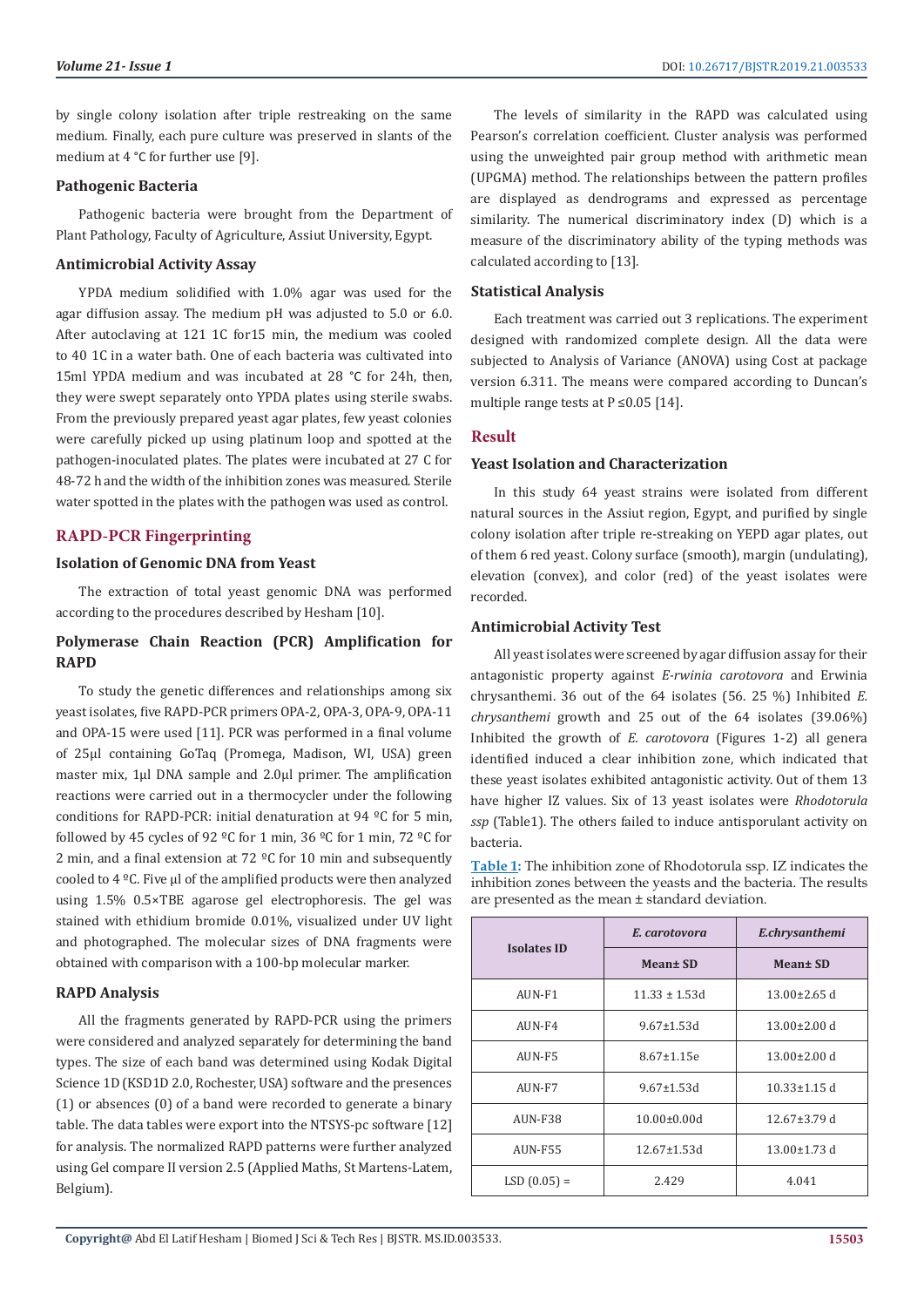

**Figure 1:** *In vitro* test of antagonism of red yeast isolate towards *E. chrysanthemi* using the spot method on YPDA plates. Pictures taken 24 hours after incubation of yeast with the pathogen. (A)Control *E.chrysanthemi*, (B,C and D) *Rhodotorula ssp*.



**Figure 2:** *In vitro* test of antagonism of yeast isolate towards *E. chrysanthemi* using the spot method on YPDA plates. Pictures taken 24 hours after incubation of yeast with the pathogen. (A) Control *E carotovora*, (B, C and D) *Rhodotorula ssp*.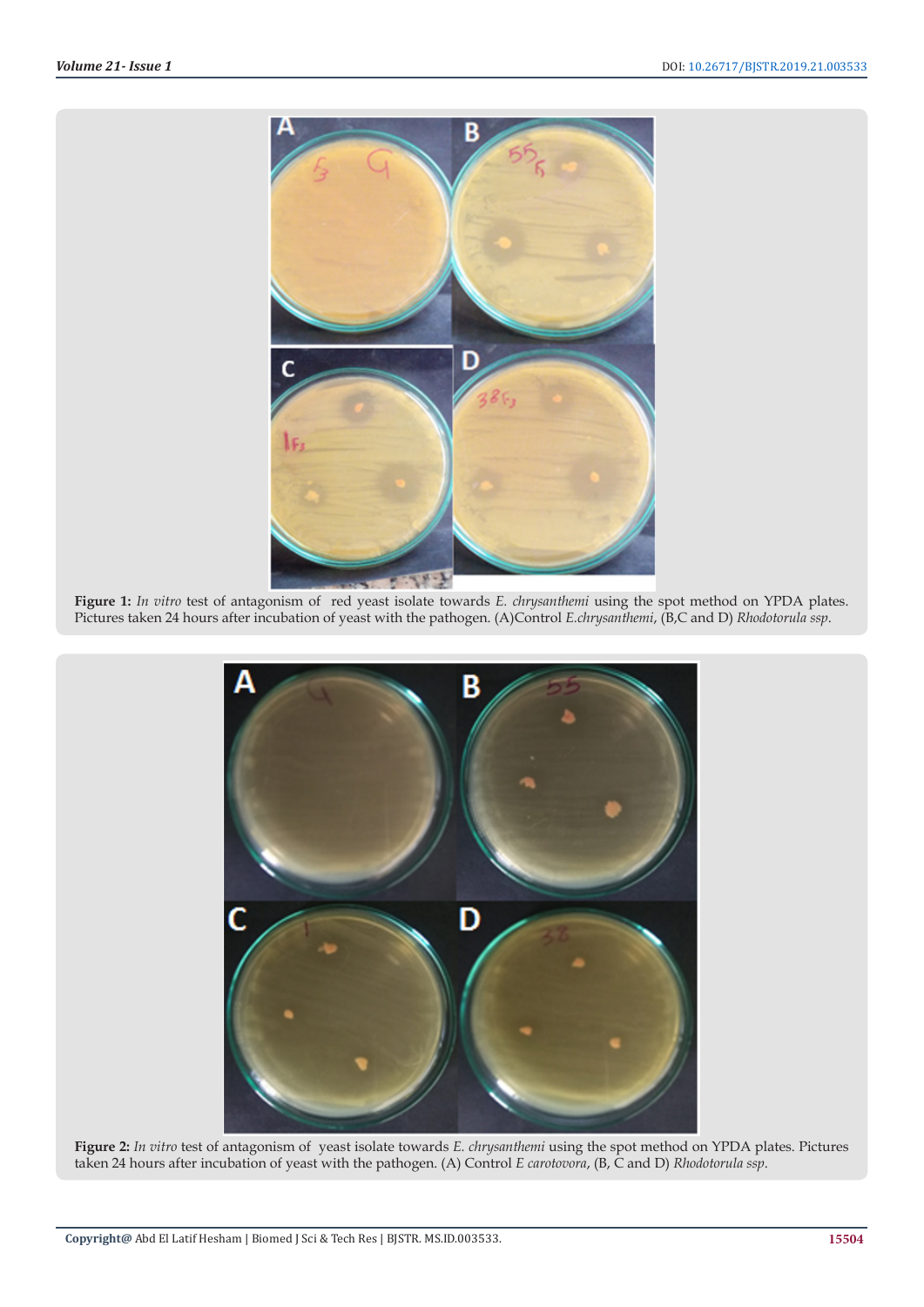# **Genetic Differentiation by RAPD-PCR Fingerprinting Technique**

The six antagonistic red yeast strains were selected for analysis by RAPD-PCR fingerprinting to examine differentiation at the molecular level using the five random ten-mer primers. The results elucidated that the number of amplified fragments for each primer varied between 5 and 10 fragments, as in Table 2, and their sizes ranged from 40 to 1400bp based on Figure 3, Table 2 showed also that the total number of bands was 3, whereas the polymorphism percentage was (82.93%).



**Figure 3:** Agarose gel electrophoresis of RAPD products by OPA-2, OPA-3, OPA-9, OPA-11 and OPA-15 primers.

| Table 2: Polymorphism obtained by RAPD analysis among wild red yeast isolates. |  |  |
|--------------------------------------------------------------------------------|--|--|
|                                                                                |  |  |

| Primer           | Number of bands (a) | Number of monomorphic<br>bands(b) | Number of polymorphic<br>bands(c) | Polymorphism $-c/a$ *<br>100% |
|------------------|---------------------|-----------------------------------|-----------------------------------|-------------------------------|
| OPA <sub>2</sub> | 10                  |                                   |                                   | 60%                           |
| OPA <sub>3</sub> |                     |                                   |                                   | 60%                           |
| OPA9             |                     |                                   |                                   | 100%                          |
| OPA11            |                     |                                   |                                   | 100%                          |
| OPA15            |                     |                                   |                                   | 100%                          |
| Total            | 41                  |                                   | 34                                | 82.93%                        |

#### **Genetic Similarity Matrix and Cluster Analysis**

Data of the presence / absence of DNA fragments (markers) phenotypically analyzed using MVSP program of [15], and pairwise comparisons between the tested isolates of yeast were used to calculate the genetic similarity. Then, based on the calculated genetic similarity presented in Table 3. The results in Table 3, revealed that the lowest genetic similarity was noticed between

strains AUN-F1 and AUN-F4 with AUN-F5 (46.2%), while the highest rate was noticed between strains AUN-F38 and AUN-F55 (82.4%). Consequently, all six strains of red yeasts were regrouped in three main clusters (Figure 4). Based on the dendrogram in Figure 4, three strains, AUN-F1, AUN-F38 and AUN-F55 were included in one cluster, while isolates AUN-F5 and AUN-F7 were in the other cluster. Contrastingly, AUN-F4 was placed in a separate cluster.

**Table 3:** Genetic similarity values calculated from the DNA fragments amplified from six red yeast isolates using five RAPD primers.

| <b>Isolates</b> | <b>AUN-F1</b> | AUN-F4 | AUN-F5 | <b>AUN-F7</b> | <b>AUN-F38</b> | <b>AUN-F55</b> |
|-----------------|---------------|--------|--------|---------------|----------------|----------------|
| AUN-F1          |               |        |        |               |                |                |
| AUN-F4          | 0.643         |        |        |               |                |                |

**Copyright@** Abd El Latif Hesham | Biomed J Sci & Tech Res | BJSTR. MS.ID.003533.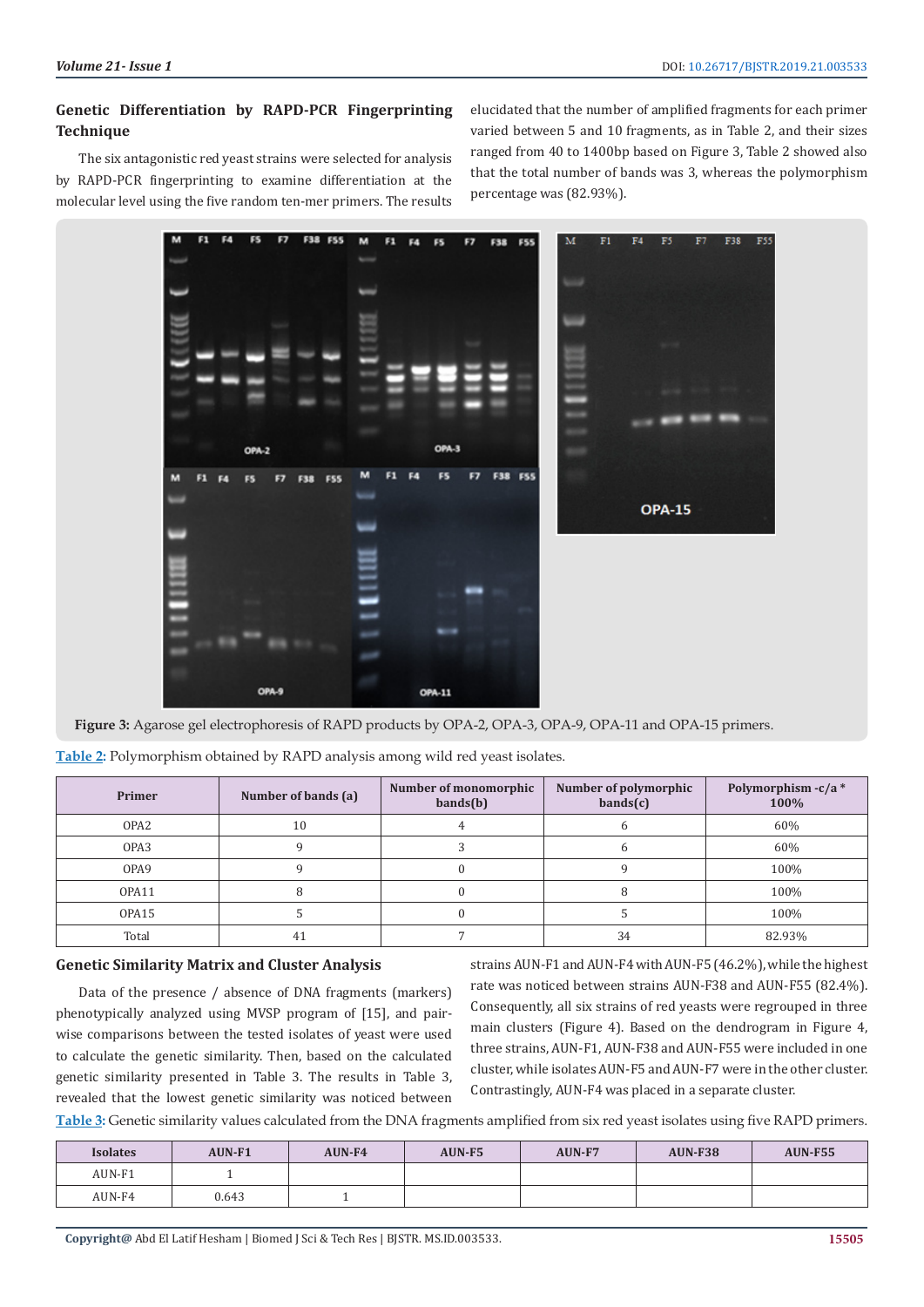| AUN-F5  | 0.462 | 0.462 |       |       |       |  |
|---------|-------|-------|-------|-------|-------|--|
| AUN-F7  | 0.5   | 0.55  | 0.627 |       |       |  |
| AUN-F38 | 0.667 | 0.545 | 0.682 | 0.711 |       |  |
| AUN-F55 | 0.759 | 0.552 | 0.6   | 0.634 | 0.824 |  |



#### **Discussion**

In this study, we investigated the inhibition effects of red yeast (*Rhodotorula spp.*) antagonists against *E. carotovora*  and *E. chrysanthemi*, that causal agent of soft mold disease of potatoes, onions, carrots and other vegetables. An antagonistic *Rhodotorula* strain has been reported as an effective biocontrol agent against postharvest decay of apples, pears, sweet cherries, and oranges. *Rhodotorula glutinis* is an effective biocontrol agent against postharvest fungal spoilage of apples [16] pears [17] oranges [18] sweet cherries [19] as well as strawberries [20]. Biocontrol efficacy was enhanced with the addition of salicylic acid. *Rhodotorula mucilaginosa* is a strain of antagonistic yeast which was isolated from the soil sample of an unsprayed orchard by our research team. Our research team found that *R. mucilaginosa* showed biocontrol efficacy against blue mold and gray mold of apples caused by *P. expansum* and *B. cinerea* respectively [21]. The phylloplane yeast *Rhodotorula mucilaginosa* has been reported to control B. cinerea on geranium seedlings in combination with fungicides [22]. *Rhodotorula minuta* is reported as an antagonistic microorganism of the pathogen *C. gloeosporioides*. The proposed antagonistic mechanism of *R. minuta* is by competition for space and limited resources as no inhibition zone was observed near to the antagonistic colonies [23]. Biocontrol can also be applied by means of 'killer' activity, since *R. glutinis* and *R. mucilaginosa* have these effects on other microorganisms. Species representative of *Rhodotorula* are known to have 'killer' activity against most *ascomycetous* and *basidiomycetous* species. In addition, *R. glutinis* produces antibacterial compounds inhibitory to both *Pseudomonas* 

*fluorescens* and *Staphylococcus aureus*. *Rhodotorula colostri* produces and excretes an extracellular toxin, mycocin, which is lethal to other sensitive yeast strains [24].

For genetic differentiation, RAPD analysis was applied with the six red yeast strains (AUN-F1, AUN-F4, AUN-F5, AUN-F7, AUN-F38 and AUN-F55). RAPD analysis compares the whole chromosomal DNA displaying bands of genotypically specific values and is fast and trustworthy [25]. This technique uses short (5-10 mer) oligonucleotide primers with arbitrary sequences at low annealing temperatures that hybridize at loci distributed randomly throughout the genome, allowing the amplification of polymorphic DNA fragments [26]. RAPD results displayed various RAPD patterns, which indicated that the 6 yeasts: AUN-F1, AUN-F4, AUN-F5, AUN-F7, AUN-F38and AUN-F55 were various from each other could be distinctly separated by their RAPD patterns. According to [18], OPA-2, OPA-3, and OPA-9 were the best primers to discriminate yeast strains. The RAPD-PCR technique has been to distinguish between strains or subspecies of microorganisms [27]. Although the isolates AUN-F4 and AUN-F5 were obtained from the same location (Sahel slim), the dendrogram and genetic similarity regrouped these isolates in different clusters that were distinguished from each other. By contrast, despitestrains AUN-F5 and AUN-F7 being isolated from different locations (Sahel slim and Assiut city respectively), the results regrouped these yeasts in the same cluster. Therefore, there was no correlation between the RAPD patterns and the geographical origin of these strains which was in agreement with our previous work in bacterial isolates [28]. Our results using RAPD markers are similar to those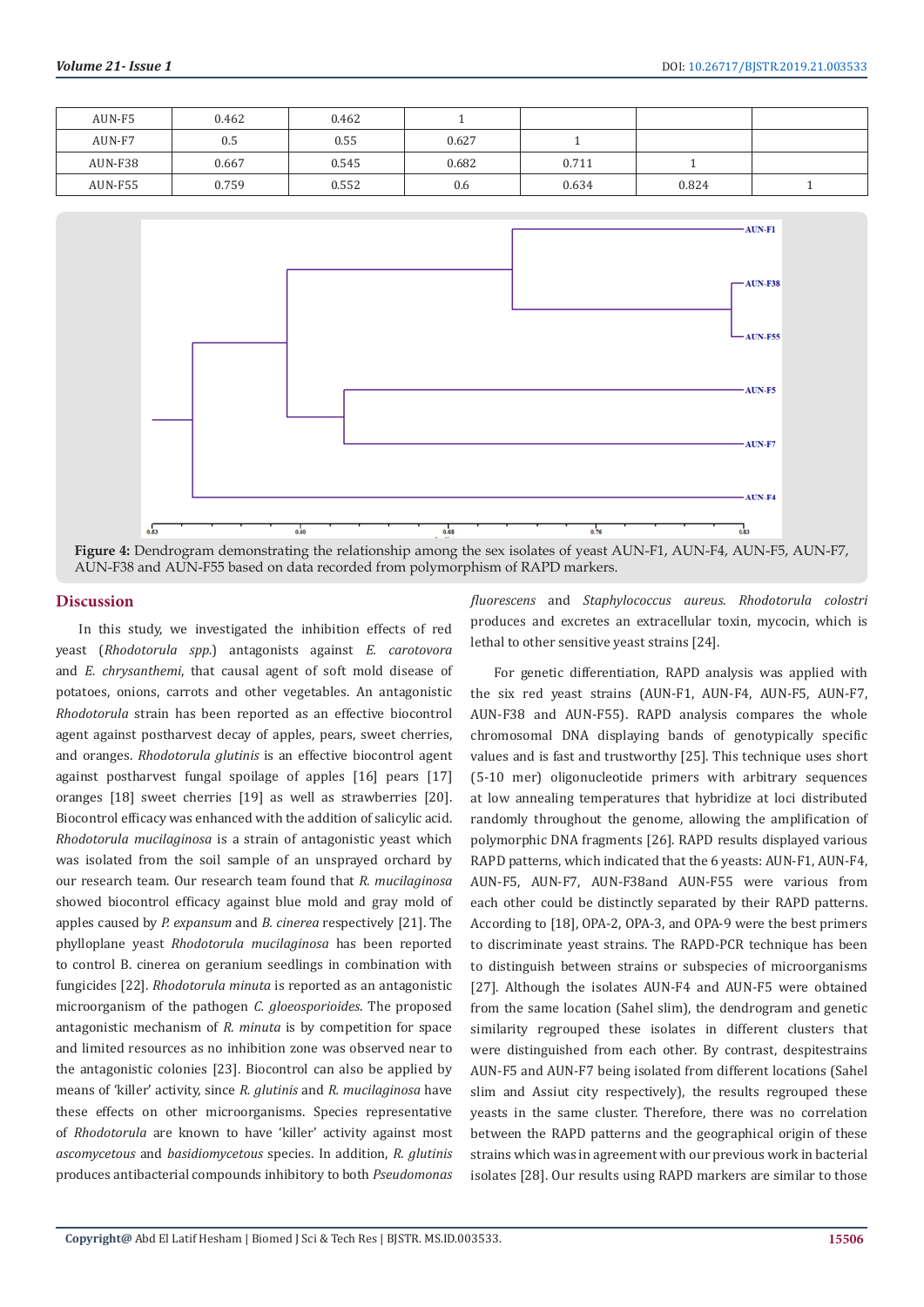previously reported [29,30]. They showed that the RAPD-PCR technique is useful for yeast strain identification, discrimination and estimation of the genetic diversity [31].

#### **References**

- 1. [Vartivarian SE, Anaissie EJ, Bodey GP \(1993\) Emerging fungal pathogens](https://www.ncbi.nlm.nih.gov/pubmed/8274615)  [in immunocompromised patients: classification, diagnosis, and](https://www.ncbi.nlm.nih.gov/pubmed/8274615)  management. [Clinical infectious diseases](https://www.ncbi.nlm.nih.gov/pubmed/8274615) 17(2): S487-S491.
- 2. [Margesin R, Fonteyne PA, Schinner F, Sampaio JP \(2007\) Rhodotorula](https://www.ncbi.nlm.nih.gov/pubmed/17766895)  [psychrophila sp. nov., Rhodotorula psychrophenolica sp. nov. and](https://www.ncbi.nlm.nih.gov/pubmed/17766895)  [Rhodotorula glacialis sp. nov., novel psychrophilic basidiomycetous](https://www.ncbi.nlm.nih.gov/pubmed/17766895)  [yeast species isolated from alpine environments.](https://www.ncbi.nlm.nih.gov/pubmed/17766895) International journal [of systematic and evolutionary microbiology](https://www.ncbi.nlm.nih.gov/pubmed/17766895) 57(9): 2179-2184.
- 3. [Zalar P, Gunde Cimerman N \(2014\) Cold-adapted yeasts in Arctic](https://pdfs.semanticscholar.org/bfd2/f75e8de0369307f0c92239125e0cc2bc0ef1.pdf)  habitats. In [Cold-adapted Yeasts Springer: p. 49-74.](https://pdfs.semanticscholar.org/bfd2/f75e8de0369307f0c92239125e0cc2bc0ef1.pdf)
- 4. [Wirth F, Goldani LZ \(2012\) Epidemiology of Rhodotorula: an emerging](https://www.hindawi.com/journals/ipid/2012/465717/)  pathogen. [Interdisciplinary perspectives on infectious diseases.](https://www.hindawi.com/journals/ipid/2012/465717/)
- 5. [Chattopadhyay P, Chatterjee S, Sen SK \(2008\) Biotechnological potential](https://www.ajol.info/index.php/ajb/article/view/59211)  [of natural food grade biocolorants.](https://www.ajol.info/index.php/ajb/article/view/59211) African Journal of Biotechnology [7\(17\).](https://www.ajol.info/index.php/ajb/article/view/59211)
- 6. [Castoria R, De Curtis F, Lima G, De Cicco V \(1997\)](https://www.academia.edu/12988965/%CE%B2-1_3-glucanase_activity_of_two_saprophytic_yeasts_and_possible_mode_of_action_as_biocontrol_agents_against_postharvest_diseases) β-1, 3-glucanase [activity of two saprophytic yeasts and possible mode of action as](https://www.academia.edu/12988965/%CE%B2-1_3-glucanase_activity_of_two_saprophytic_yeasts_and_possible_mode_of_action_as_biocontrol_agents_against_postharvest_diseases)  [biocontrol agents against postharvest diseases.](https://www.academia.edu/12988965/%CE%B2-1_3-glucanase_activity_of_two_saprophytic_yeasts_and_possible_mode_of_action_as_biocontrol_agents_against_postharvest_diseases) Postharvest Biology and [technology 12\(3\): 293-300.](https://www.academia.edu/12988965/%CE%B2-1_3-glucanase_activity_of_two_saprophytic_yeasts_and_possible_mode_of_action_as_biocontrol_agents_against_postharvest_diseases)
- 7. [Liu J, Sui Y, Wisniewski M, Droby S, Liu Y \(2013\) Utilization of antagonistic](https://www.ncbi.nlm.nih.gov/pubmed/24135671)  [yeasts to manage postharvest fungal diseases of fruit.](https://www.ncbi.nlm.nih.gov/pubmed/24135671) International [journal of food microbiology 167\(2\): 153-160.](https://www.ncbi.nlm.nih.gov/pubmed/24135671)
- 8. Kurtzman CP, Fell JW, Boekhout T. Definition, classification and nomenclature of the yeasts, Elsevier.
- 9. [Hesham AEL, Alrumman SA, Al Dayel MA, Salah HA \(2017\) Screening](http://cytgen.com/en/2017/82-84N3V51.htm)  [and genetic identification of acidic and neutral protease-producing](http://cytgen.com/en/2017/82-84N3V51.htm)  [yeasts strains by 26S rRNA gene sequencing.](http://cytgen.com/en/2017/82-84N3V51.htm) Cytology and Genetics 51(3): 221-229.
- 10. [Hesham A \(2014\) New safety and rapid method for extraction of genomic](https://www.researchgate.net/publication/286955765_New_safety_and_rapid_method_for_extraction_of_genomic_DNA_from_bacteria_and_yeast_strains_suitable_for_PCR_amplifications)  [DNA from bacteria and yeast strains suitable for PCR amplifications.](https://www.researchgate.net/publication/286955765_New_safety_and_rapid_method_for_extraction_of_genomic_DNA_from_bacteria_and_yeast_strains_suitable_for_PCR_amplifications) J. [Pure Appl. Microbiol 8\(1\): 383-388.](https://www.researchgate.net/publication/286955765_New_safety_and_rapid_method_for_extraction_of_genomic_DNA_from_bacteria_and_yeast_strains_suitable_for_PCR_amplifications)
- 11. [Martorell P, Fernandez Espinar MT, Querol A \(2005\) Molecular](http://europepmc.org/abstract/med/15925712)  [monitoring of spoilage yeasts during the production of candied fruit](http://europepmc.org/abstract/med/15925712)  [nougats to determine food contamination sources.](http://europepmc.org/abstract/med/15925712) International journal [of food microbiology](http://europepmc.org/abstract/med/15925712) 101(3): 293-302.
- 12. [Rohlf FJ \(2000\) NTSYS-pc Numerical taxonomy and multivariate analysis](https://www.scirp.org/(S(351jmbntvnsjt1aadkposzje))/reference/ReferencesPapers.aspx?ReferenceID=1907042)  [system. Applied Biostatistics.](https://www.scirp.org/(S(351jmbntvnsjt1aadkposzje))/reference/ReferencesPapers.aspx?ReferenceID=1907042)
- 13. [Hunter PR, Gaston MA \(1988\) Numerical index of the discriminatory](https://www.ncbi.nlm.nih.gov/pubmed/3069867)  [ability of typing systems: an application of Simpson›s index of diversity](https://www.ncbi.nlm.nih.gov/pubmed/3069867)  [JCM 26\(11\): 2465-2466.](https://www.ncbi.nlm.nih.gov/pubmed/3069867)
- 14. [Duncan DB \(1955\) Multiple ranged multiple F-test. Biometrics 11: 1- 47.](http://garfield.library.upenn.edu/classics1977/A1977DM02600001.pdf)
- 15. [Nei M, Li WH \(1979\) Mathematical model for studying genetic variation](https://www.ncbi.nlm.nih.gov/pubmed/291943/)  [in terms of restriction endonucleases.](https://www.ncbi.nlm.nih.gov/pubmed/291943/) Proceedings of the National [Academy of Sciences 76\(10\): 5269-5273.](https://www.ncbi.nlm.nih.gov/pubmed/291943/)
- 16. [Qin GZ, Tian SP, Liu HB, Xu Y \(2003\) Biocontrol efficacy of three](http://en.cnki.com.cn/Article_en/CJFDTOTAL-ZWXB200304005.htm)  [antagonistic yeasts against Penicillium expansum in harvested apple](http://en.cnki.com.cn/Article_en/CJFDTOTAL-ZWXB200304005.htm)  fruits. [Acta Botanica Sinica Chinese Edition](http://en.cnki.com.cn/Article_en/CJFDTOTAL-ZWXB200304005.htm) 45(4): 417-421.
- 17. [Zhang H, Wang S, Huang X, Dong Y, Zheng X \(2008\) Integrated control](https://www.researchgate.net/publication/229186972_Integrated_control_of_postharvest_blue_mold_decay_of_pears_with_hot_water_treatment_and_Rhodotorula_glutinis) [of postharvest blue mold decay of pears with hot water treatment and](https://www.researchgate.net/publication/229186972_Integrated_control_of_postharvest_blue_mold_decay_of_pears_with_hot_water_treatment_and_Rhodotorula_glutinis) Rhodotorula glutinis. [Postharvest Biology and Technology 49\(2\): 308-](https://www.researchgate.net/publication/229186972_Integrated_control_of_postharvest_blue_mold_decay_of_pears_with_hot_water_treatment_and_Rhodotorula_glutinis) [313.](https://www.researchgate.net/publication/229186972_Integrated_control_of_postharvest_blue_mold_decay_of_pears_with_hot_water_treatment_and_Rhodotorula_glutinis)
- 18. [Zheng XD, Zhang HY, Sun P \(2005\) Biological control of postharvest](https://www.researchgate.net/publication/225383207_Biological_control_of_postharvest_green_mold_decay_of_oranges_by_Rhodotorula_glutinis) [green mold decay of oranges by Rhodotorula glutinis.](https://www.researchgate.net/publication/225383207_Biological_control_of_postharvest_green_mold_decay_of_oranges_by_Rhodotorula_glutinis) European Food [Research and Technology 220\(3-4\): 353-357.](https://www.researchgate.net/publication/225383207_Biological_control_of_postharvest_green_mold_decay_of_oranges_by_Rhodotorula_glutinis)
- 19. [Tian SP, Qin GZ, Xu Y, Wang YS \(2004\) Application of antagonistic yeasts](https://europepmc.org/abstract/cba/463873) [under field conditions and their biocontrol ability against postharvest](https://europepmc.org/abstract/cba/463873) diseases of sweet cherry. [Acta Botanica Sinica English Edition 46\(11\):](https://europepmc.org/abstract/cba/463873) [1324-1330.](https://europepmc.org/abstract/cba/463873)
- 20. [Zhang H, Wang L, Dong Y, Jiang S, Cao J, et al. \(2007\) Postharvest](https://www.researchgate.net/publication/248592926_Postharvest_biological_control_of_gray_mold_decay_of_strawberry_with_Rhodotorula_glutinis) [biological control of gray mold decay of strawberry with Rhodotorula](https://www.researchgate.net/publication/248592926_Postharvest_biological_control_of_gray_mold_decay_of_strawberry_with_Rhodotorula_glutinis) glutinis. [Biological Control 40\(2\): 287-292.](https://www.researchgate.net/publication/248592926_Postharvest_biological_control_of_gray_mold_decay_of_strawberry_with_Rhodotorula_glutinis)
- 21. [Li RP, Zhang HY, Liu WM, Zheng XD \(2011\) Biocontrol of postharvest](https://www.ncbi.nlm.nih.gov/pubmed/21402429) [gray and blue mold decay of apples with Rhodotorula mucilaginosa](https://www.ncbi.nlm.nih.gov/pubmed/21402429) [and possible mechanisms of action. International Journal of Food](https://www.ncbi.nlm.nih.gov/pubmed/21402429) [Microbiology 146: 151-156.](https://www.ncbi.nlm.nih.gov/pubmed/21402429)
- 22. [Buck JW \(2004\) Combinations of fungicides with phylloplane](https://www.ncbi.nlm.nih.gov/pubmed/18943543) [yeasts for improved control of Botrytis cinerea on geranium](https://www.ncbi.nlm.nih.gov/pubmed/18943543) seedlings. Phytopathology [94\(2\): 196-202.](https://www.ncbi.nlm.nih.gov/pubmed/18943543)
- 23. [Patino Vera M, Jimenez B, Balderas K, Ortiz M, Allende R, et al. \(2005\)](https://www.ncbi.nlm.nih.gov/pubmed/16108795) [Pilot-scale production and liquid formulation of Rhodotorula minuta,](https://www.ncbi.nlm.nih.gov/pubmed/16108795) [a potential biocontrol agent of mango anthracnose.](https://www.ncbi.nlm.nih.gov/pubmed/16108795) Journal of Applied Microbiology [99\(3\): 540-550.](https://www.ncbi.nlm.nih.gov/pubmed/16108795)
- 24. Albertyn J, Pohl CH, Viljoen BC (2014) Rhodotorula. pp. 291-295.
- 25. [Molnar E, Baude A, Richmond SA, Patel PB, Somogyi P, et al. \(1993\)](https://europepmc.org/abstract/med/8492909) [Biochemical and immunocytochemical characterization of antipeptide](https://europepmc.org/abstract/med/8492909) [antibodies to a cloned GluR1 glutamate receptor subunit: cellular and](https://europepmc.org/abstract/med/8492909) [subcellular distribution in the rat forebrain.](https://europepmc.org/abstract/med/8492909) Neuroscience 53(2): 307- [326.](https://europepmc.org/abstract/med/8492909)
- 26. [Quesada M P, Cenis JL \(1995\) Use of random amplified polymorphic DNA](https://www.ajevonline.org/content/46/2/204) [\(RAPD-PCR\) in the characterization of wine yeasts.](https://www.ajevonline.org/content/46/2/204) American Journal of [Enology and Viticulture 46\(2\): 204-208.](https://www.ajevonline.org/content/46/2/204)
- 27. [Martorell M, Fernandez Espinar MT, Querol A \(2005\) Molecular](https://www.ncbi.nlm.nih.gov/pubmed/15925712) [Monitoring of Spoilage Yeasts During The Production of Candied Fruit](https://www.ncbi.nlm.nih.gov/pubmed/15925712) [Nougats to Determine Food Contamination Sources. Int J Food Microbiol](https://www.ncbi.nlm.nih.gov/pubmed/15925712) [101: 293-302.](https://www.ncbi.nlm.nih.gov/pubmed/15925712)
- 28. [Tofalo R, Chaves Lopez C, Di Fabio F, Schirone M, Felis GE, et al. \(2009\)](http://europepmc.org/abstract/med/19230999) [Molecular identification and osmotolerant profile of wine yeasts](http://europepmc.org/abstract/med/19230999) [that ferment a high sugar grape must.](http://europepmc.org/abstract/med/19230999) International journal of food [microbiology 130\(3\): 179-187.](http://europepmc.org/abstract/med/19230999)
- 29. [Hesham AEL, Alrumman SA, Al Amari JA \(2016\) 16S rDNA Phylogenetic](https://link.springer.com/article/10.1007/s13369-015-1843-2) [and RAPD–PCR Analyses of Petroleum Polycyclic Aromatic Hydrocarbons-](https://link.springer.com/article/10.1007/s13369-015-1843-2)[Degrading Bacteria Enriched from Oil-Polluted Soils.](https://link.springer.com/article/10.1007/s13369-015-1843-2) Arabian Journal for [Science and Engineering](https://link.springer.com/article/10.1007/s13369-015-1843-2) 41(6): 2095-2106.
- 30. [Meroth CB, Hammes WP, Hertel C \(2003\) Identification and population](https://aem.asm.org/content/69/12/7453) [dynamics of yeasts in sourdough fermentation processes by PCR](https://aem.asm.org/content/69/12/7453)[denaturing gradient gel electrophoresis.](https://aem.asm.org/content/69/12/7453) Appl Environ Microbiol 69(12): [7453-7461.](https://aem.asm.org/content/69/12/7453)
- 31. [EL Fiky ZA, Hassan, GM, Emam AM \(2012\) Quality Parameters and](https://onlinelibrary.wiley.com/doi/abs/10.1111/j.1750-3841.2012.02690.x) [RAPD-PCR Differentiation of Commercial Baker's Yeast and Hybrid](https://onlinelibrary.wiley.com/doi/abs/10.1111/j.1750-3841.2012.02690.x) Strains. [Journal of food science](https://onlinelibrary.wiley.com/doi/abs/10.1111/j.1750-3841.2012.02690.x) 77(6): M312-M317.